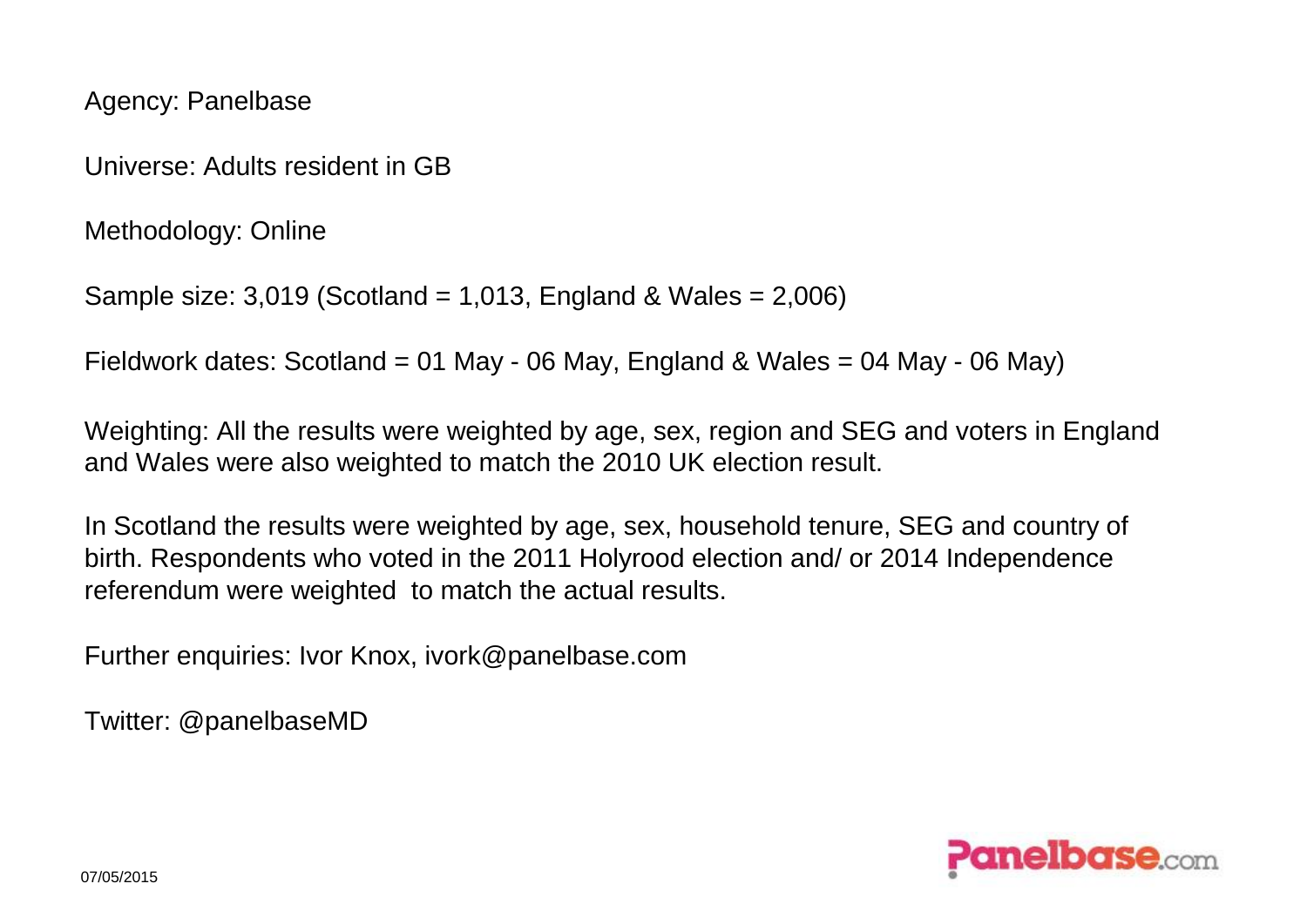The headline voting intention figures for this week's poll are as follows: **LAB 33% (-1), CON 31% (- 1%), UKIP 16% (-1), LD 8% (NC), GRN 5% (+1), SNP 5%, OTH 2%**

We are again reporting a small Labour lead and very little change over the course of the campaign.

With the election imminent, we pushed undecided voters for a decision and the vast majority of likely voters made a choice - these were combined with the original responses to give our total figures. The small number of respondents who still didn't answer but had voted in 2010 were then allocated to the party they voted for then.

22% of "decided" voters said that they may yet change their minds - just 7% among SNP voters, 18% of Conservatives, 21% of Labour, 25% of UKIP and 31% of Lib Dems

When the full sample was pressed to choose between a Labour or Conservative government, the outcome was 52:48 for Labour

Among potential Labour voters, 18% (17% in England and Wales, 26% in Scotland) would rather see a Conservative government than a Labour minority supported by the SNP, but the vast majority would favour a Labour-SNP arrangement

Panelbase is a member of the British Polling Council and abides by its rules.

Panelbase 06/05/15

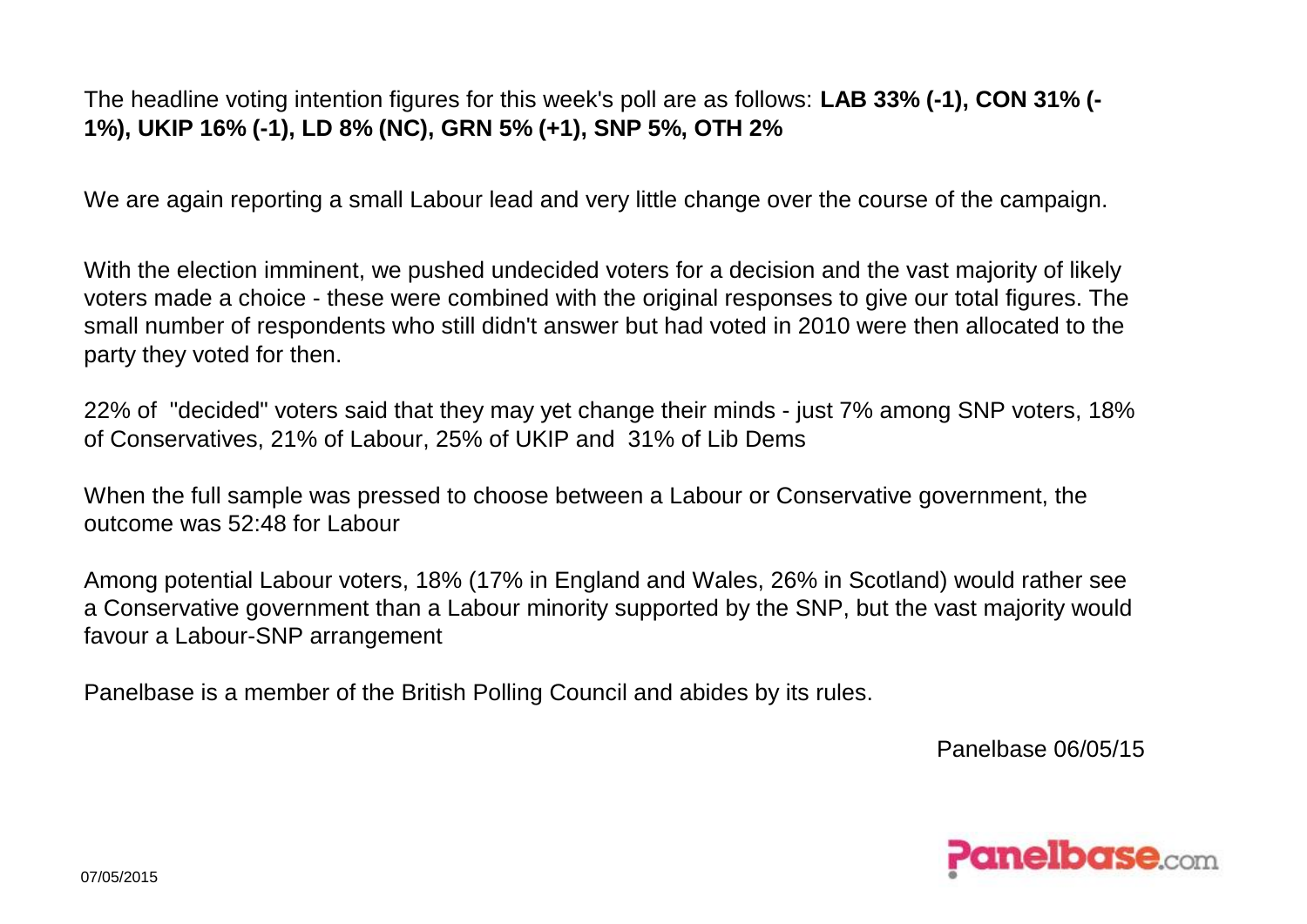| Base: 3,019                                              | GenderXAge<br>Total                                                                   |                 |                  |                         |              |                   |                   | Socio-Economic Grade |                 |                   |  |
|----------------------------------------------------------|---------------------------------------------------------------------------------------|-----------------|------------------|-------------------------|--------------|-------------------|-------------------|----------------------|-----------------|-------------------|--|
|                                                          |                                                                                       |                 | Male x 18-<br>34 | Male x 35-<br>54        | Male x 55+   | Female x<br>18-34 | Female x<br>35-54 | Female x<br>$55+$    | ABC1            | C <sub>2</sub> DE |  |
|                                                          |                                                                                       |                 |                  |                         |              |                   |                   |                      |                 |                   |  |
| Combined:                                                | Base: Likely voters excluding undecided/refused<br>when pressed/ did not vote in 2010 | 2491<br>(2576)  | 331<br>(277)     | 448<br>(487)            | 473<br>(499) | 307<br>(320)      | 397<br>(450)      | 534<br>(543)         | 1412<br>(1738)  | 1079<br>(838)     |  |
| a) Who do you currently intend                           | Labour                                                                                | 834             | 143              | 191                     | 96           | 123               | 149               | 130                  | 425             | 408               |  |
| to vote for?                                             |                                                                                       | 33%             | 43%              | 43%                     | 20%          | 40%               | 38%               | 24%                  | 30%             | 38%               |  |
| If Undecided:                                            | Conservative                                                                          | 766             | 88               | 104                     | 185          | 74                | 105               | 212                  | 518             | 249               |  |
|                                                          |                                                                                       | 31%             | 26%              | 23%                     | 39%          | 24%               | 26%               | 40%                  | 37%             | 23%               |  |
| b) If the election was today, and                        | <b>UKIP</b>                                                                           | 410             | 29               | 81                      | 117          | 27                | 60                | 95                   | 175             | 235               |  |
| you were standing in the polling                         |                                                                                       | 16%             | 9%               | 18%                     | 25%          | 9%                | 15%               | 18%                  | 12%             | 22%               |  |
| booth right now, how would you                           | Liberal Democrat                                                                      | 208             | 22               | 26                      | 40           | 29                | 39                | 51                   | 144             | 64                |  |
| vote?                                                    |                                                                                       | 8%              | 7%               | 6%                      | 9%           | 9%                | 10%               | 10%                  | 10%             | 6%                |  |
| c) allocated to 2010 party                               | <b>Green Party</b>                                                                    | 119             | 27               | 14                      | 8            | 36                | 19                | 14                   | 82              | 37                |  |
|                                                          |                                                                                       | 5%              | 8%               | 3%                      | 2%           | 12%               | 5%                | 3%                   | 6%              | 3%                |  |
|                                                          | <b>SNP</b>                                                                            | 116             | 17               | 22                      | 18           | 18                | 21                | 20                   | 46              | $\overline{70}$   |  |
|                                                          |                                                                                       | 5%              | 5%               | 5%                      | 4%           | 6%                | 5%                | 4%                   | 3%              | 7%                |  |
|                                                          | Other                                                                                 | 38              |                  | $\overline{9}$          |              | $\Omega$          | $\overline{a}$    | 13                   | 22              | 16                |  |
|                                                          |                                                                                       | 2%              | 1%               | 2%                      | 2%           | 1%                | 1%                | 2%                   | 2%              | 1%                |  |
|                                                          |                                                                                       |                 |                  |                         |              |                   |                   |                      |                 |                   |  |
| A UK Parliamentary election is                           | Base: ALL                                                                             | 3019            | 438              | 518                     | 511          | 436               | 529               | 588                  | 1660            | 1359              |  |
| due to take place on May 7th -                           |                                                                                       | (3019)          | (354)            | (551)                   | (534)        | (436)             | (556)             | (588)                | (2001)          | (1018)            |  |
| how likely is it that you will vote<br>in that election? | 10 - Certain To Vote                                                                  | 2041            | 234              | 343                     | 409          | 236               | 333               | 486                  | 1158            | 883               |  |
|                                                          |                                                                                       | 68%             | 53%              | 66%                     | 80%          | 54%               | 63%               | 83%                  | 70%             | 65%               |  |
|                                                          | 9                                                                                     | 289             | 53               | 71                      | 45           | 39                | 45                | 36                   | 159             | 130               |  |
|                                                          |                                                                                       | 10%             | 12%              | 14%                     | 9%           | 9%                | 9%                | 6%                   | 10%             | 10%               |  |
|                                                          | 8                                                                                     | 176             | 45               | 36                      | 20           | 36                | 27                | 12                   | 102             | 74                |  |
|                                                          |                                                                                       | 6%              | 10%              | 7%                      | 4%           | 8%                | 5%                | 2%                   | 6%              | 5%                |  |
|                                                          |                                                                                       | 144             | 40               | 19                      |              | 38                | 26                | 14                   | $\overline{75}$ | 69                |  |
|                                                          |                                                                                       | 5%              | 9%               | 4%                      | 1%           | 9%                | 5%                | 2%                   | 5%              | 5%                |  |
|                                                          | 6                                                                                     | $\overline{78}$ | 19               | 15                      |              | 12                | $\overline{15}$   | 14                   | 38              | 40                |  |
|                                                          |                                                                                       | 3%              | 4%               | 3%                      | 1%           | 3%                | 3%                | 2%                   | 2%              | 3%                |  |
|                                                          | 5                                                                                     | $\overline{72}$ | 9                | $\overline{8}$          | 6            | 19                | 20                | 9                    | 31              | 42                |  |
|                                                          |                                                                                       | 2%              | 2%               | 1%                      | 1%           | 4%                | 4%                | 2%                   | 2%              | 3%                |  |
|                                                          |                                                                                       | 20              |                  | $\overline{\mathbf{z}}$ |              | 6                 | 3                 | 2                    | 8               | 12                |  |
|                                                          |                                                                                       | 1%              | 1%               | 1%                      | 1%           | 1%                | 1%                | 1%                   | 1%              | 1%                |  |
|                                                          | 3                                                                                     | 15              | p                |                         |              |                   |                   |                      | o               | 6                 |  |
|                                                          |                                                                                       | 1%              | < 1%             | 1%                      | 1%           | 1%                | < 1%              | 1%                   | 1%              | 1%                |  |
|                                                          | $\overline{2}$                                                                        | 45              | 6                | F                       |              | 15                | 11                |                      | 19              | 26                |  |
|                                                          |                                                                                       | 1%              | 1%               | 1%                      | 1%           | 3%                | 2%                | 1%                   | 1%              | 2%                |  |
|                                                          | - Certain Not To Vote                                                                 | 138             | 25               | 17                      | 12           | $\overline{31}$   | 45                |                      | 61              | 78                |  |
|                                                          |                                                                                       | 5%              | 6%               | 3%                      | 2%           | 7%                | 8%                | 2%                   | 4%              | 6%                |  |
|                                                          | Mean score                                                                            | 8.8             | 8.4              | 9.0                     | 9.4          | 8.1               | 8.4               | 9.4                  | 9.0             | 8.6               |  |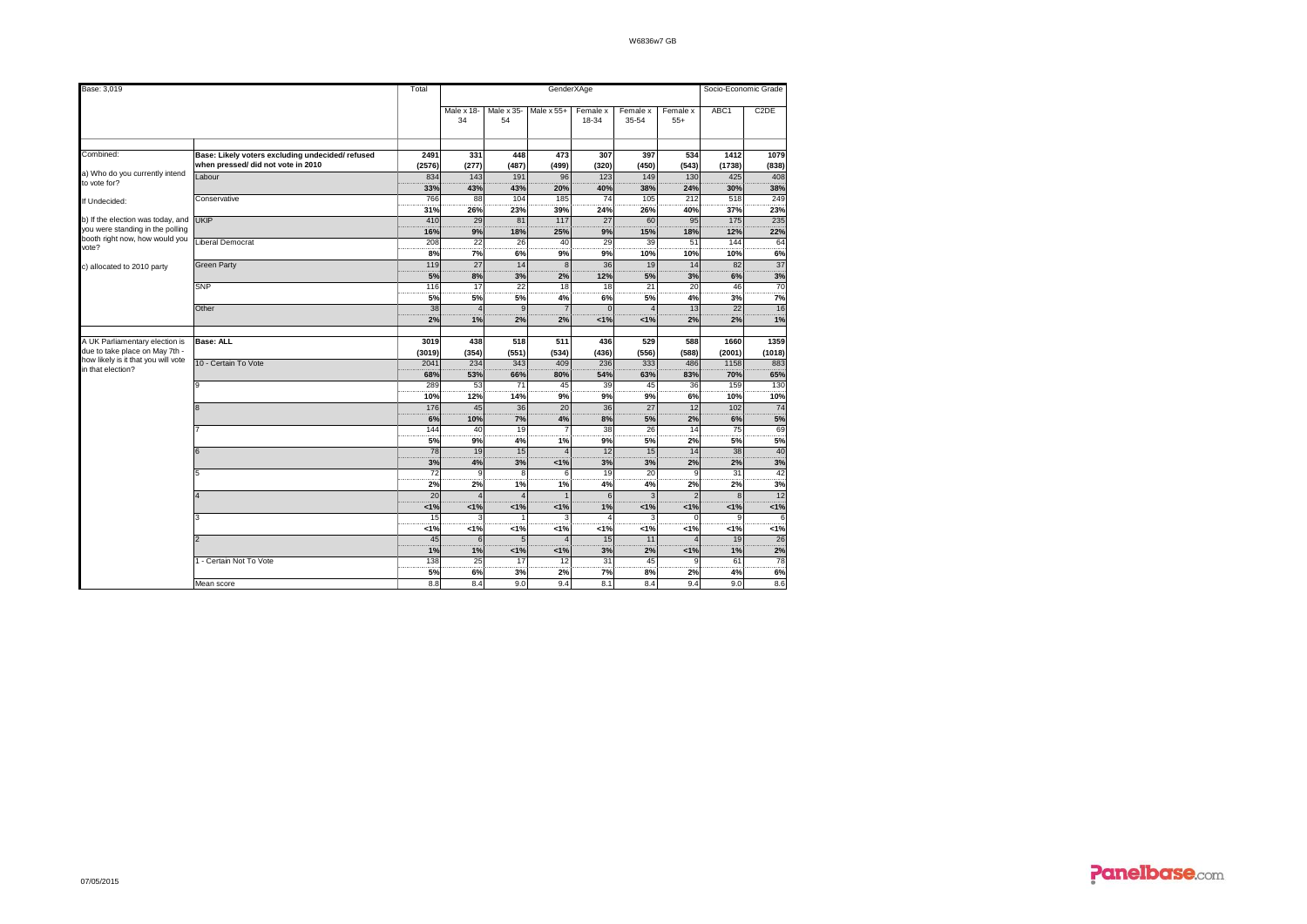| Base: 3,019                                                                                                  |                                                                                       | Total            |                                        |                 |                    | 2015 intention  |              |                                   |               |                        |                 |              | Q12. Did you vote in the 2010 UK Parliamentary Election which led to David Cameron becoming |                            | Prime Minister? If so, who did you vote for? |                             |                         |                                   | Location            |                       |  |
|--------------------------------------------------------------------------------------------------------------|---------------------------------------------------------------------------------------|------------------|----------------------------------------|-----------------|--------------------|-----------------|--------------|-----------------------------------|---------------|------------------------|-----------------|--------------|---------------------------------------------------------------------------------------------|----------------------------|----------------------------------------------|-----------------------------|-------------------------|-----------------------------------|---------------------|-----------------------|--|
|                                                                                                              |                                                                                       |                  | Conservativ<br>e                       | Labour          | Liberal<br>Democra | SNP             | <b>UKIP</b>  | Green<br>Party                    | Other         | Don't know Conservativ | $\epsilon$      | Labour       | Liberal<br>Democrat                                                                         | SNP                        | UKIP                                         | Green<br>Party              | Other                   | Did not<br>vote/Can't<br>remember | England or<br>Wales | Scotland              |  |
| Combined:                                                                                                    | Base: Likely voters excluding undecided/refused<br>when pressed/ did not vote in 2010 | 2491<br>(2576)   | 763<br>(690)                           | 827<br>(754)    | 202<br>(208)       | 116<br>(432)    | 410<br>(317) | 118<br>(126)                      | -31 I<br>(32) | (6)                    | 814<br>(715)    | 618<br>(594) | 502<br>(493)                                                                                | 71<br>(263)                | 94<br>(94)                                   | 36<br>(52)                  | 30 <sup>1</sup><br>(25) | 326<br>(340)                      | 2257<br>(1654)      | 234<br>(922)          |  |
| a) Who do you currently intend<br>to vote for?                                                               | Labour                                                                                | 834<br>33%       | $\overline{0}$<br>$\Omega$             | 827<br>100%     |                    |                 |              | $\Omega$<br>$\Omega$              |               | 33%                    | 61<br>7%        | 458<br>74%   | 148<br>30%                                                                                  | 8%                         | 12<br>12%                                    | 25%                         | 20%                     | 135<br>42%                        | 772<br>34%          | 61<br>26%             |  |
| If Undecided:                                                                                                | Conservative                                                                          | 766<br>31%       | 763<br>100%                            | $\Omega$        |                    |                 |              | $\Omega$<br>$\Omega$              |               | 44%                    | 562<br>69%      | 53<br>9%     | 83<br>17%                                                                                   | 4%                         | $5\overline{5}$<br>6%                        | $\Omega$                    | 12%                     | 57<br>17%                         | 734<br>33%          | 33<br>14%             |  |
| b) If the election was today, and UKIP<br>you were standing in the polling<br>booth right now, how would you |                                                                                       | 410<br>16%       | $\Omega$<br>$\Omega$                   | $\Omega$        |                    |                 | 410<br>100%  | $\Omega$<br>$\Omega$              |               |                        | 145<br>18%      | 54<br>9%     | 86<br>17%                                                                                   | 2%                         | 74<br>78%                                    | 3%                          | 31%                     | 40<br>12%                         | 402<br>18%          | 3%                    |  |
| vote?                                                                                                        | iberal Democrat                                                                       | 208<br>8%        | $\overline{0}$<br>$\Omega$             | $\Omega$        | 202<br>100%        |                 |              | $\Omega$<br>$\Omega$              |               | 14%                    | 34<br>4%        | 19<br>3%     | 126<br>25%                                                                                  | $\overline{1}$<br>2%       | $\mathbf{1}$<br>1%                           | 3%                          |                         | 26<br>$\overline{8\%}$            | 196<br>9%           | $\overline{12}$<br>5% |  |
| c) allocated to 2010 party                                                                                   | <b>Green Party</b>                                                                    | 119<br>5%        | $\Omega$<br>$\Omega$                   |                 |                    |                 |              | 118<br>100%                       |               | 9%                     | 1%              | 1%           | 42<br>8%                                                                                    | 1%                         | $\overline{2}$<br>2%                         | 23<br>64%                   | 5%                      | 39<br>12%                         | 114<br>5%           | 2%                    |  |
|                                                                                                              | <b>SNP</b><br>Other                                                                   | 116<br>5%<br>38  | $\Omega$<br>$\Omega$<br>$\overline{0}$ | $\Omega$<br>n   |                    | 116<br>100%     |              | $\Omega$<br>$\Omega$              | 31            |                        | 1%              | 25<br>4%     | 10<br>2%                                                                                    | 58<br>82%                  | $\Omega$<br>1%                               | 3%                          |                         | 17<br>5%<br>11                    | < 1%<br>34          | 111<br>48%            |  |
|                                                                                                              |                                                                                       | 2%               | $\Omega$                               | $\Omega$        |                    |                 |              | $\mathbf{0}$                      | 100%          |                        | 1%              | 1%           | 1%                                                                                          | 2%                         | 1%                                           | 3%                          | 32%                     | 3%                                | 1%                  | 2%                    |  |
| A UK Parliamentary election is<br>due to take place on May 7th                                               | <b>Base: ALL</b>                                                                      | 3019<br>(3019)   | 812<br>(733)                           | 945<br>(852)    | 224<br>(227)       | 122<br>(442)    | 462<br>(354) | 150<br>(155)                      | 39<br>(39)    | 24<br>(16)             | 885<br>(768)    | 690<br>(654) | 551<br>(535)                                                                                | 77<br>(271)                | 110<br>(106)                                 | 44<br>(61)                  | 35<br>(29)              | 627<br>(595)                      | 2759<br>(2006)      | 260<br>(1013)         |  |
| how likely is it that you will vote<br>in that election?                                                     | 10 - Certain To Vote                                                                  | 204'<br>68%      | 636<br>78%                             | 656<br>69%      | 160<br>71%         | 104<br>85%      | 332<br>72%   | 100<br>67%                        | 25<br>63%     | 13<br>55%              | 689<br>78%      | 493<br>71%   | 414<br>75%                                                                                  | 67<br>87%                  | 80<br>73%                                    | 29<br>66%                   | 29<br>81%               | 240<br>38%                        | 1832<br>66%         | 209<br>80%            |  |
|                                                                                                              |                                                                                       | 289<br>10%       | 87<br>11%                              | 101<br>11%      | 28<br>12%          | 7%              | 52<br>11%    | q<br>6%                           | 10%           | 5%                     | 82<br>9%        | 80<br>12%    | 65<br>12%                                                                                   | $\mathbf{B}$<br>4%         | 6<br>5%                                      | $\overline{2}$<br><b>5%</b> | 6%                      | 49<br>8%                          | 273<br>10%          | 16<br>6%              |  |
|                                                                                                              |                                                                                       | 176<br>6%        | 40<br>5%                               | 70<br>7%        | 15<br>6%           | 3%              | 26<br>6%     | 10<br>7%                          | 6%            | 12%                    | 43<br>5%        | 45<br>7%     | 23<br>4%                                                                                    | $< 1\%$                    | $\mathbf{8}$<br>8%                           | 12%                         |                         | 50<br>8%                          | 167<br>6%           | 4%                    |  |
|                                                                                                              |                                                                                       | 144<br>5%        | 22<br>3%                               | 58<br>6%        | 11<br>5%           | 2%              | 19<br>4%     | 10 <sup>1</sup><br><b>7%</b>      | 13%           | 10%                    | 30<br>3%        | 37<br>5%     | 12<br>2%                                                                                    | $\mathcal{P}$<br>3%        | 5 <sup>1</sup><br>4%                         | 3%                          | 4%                      | 56<br>9%                          | 138<br>5%           | 2%                    |  |
|                                                                                                              |                                                                                       | 78<br>3%         | 13<br>2%                               | 34<br>4%        | 2%                 | 2%              | 11<br>2%     | 5%                                |               | 7%                     | 12<br>1%        | 14<br>2%     | 10<br>2%                                                                                    | $\overline{2}$<br>2%       | $\overline{5}$<br>5%                         | $\Omega$                    | 4%                      | 33<br>5%                          | 75<br>3%            | 1%                    |  |
|                                                                                                              |                                                                                       | 72<br>2%         | 10<br>1%                               | 10<br>1%        | 3%                 | 1%              | 10<br>2%     | 10<br>6%                          | 6%            | 8%                     | 1%              | 1%           | 11<br>2%                                                                                    | $\Omega$<br>1%             | $\overline{4}$<br>4%                         | 8%                          | 4%                      | 38<br>6%                          | 69<br>2%            | 1%                    |  |
|                                                                                                              |                                                                                       | 20<br>1%         | 3<br>1%                                | 1%              |                    |                 | 1%           | $\Omega$<br>1%                    |               | 4%                     | 1%              |              | $\mathbf{R}$<br>$1\%$                                                                       | $\Omega$                   | $\overline{0}$<br>1%                         | $\overline{2}$<br>4%        |                         | 14<br>2%                          | 18<br>1%            | < 1%                  |  |
|                                                                                                              |                                                                                       | 15<br>< 1%       | $\circ$<br>$\Omega$                    | 1%              |                    |                 | 1%           | $\overline{2}$<br>1%              | 2%            |                        | 1%              | 1%           | $< 1\%$                                                                                     | $\mathbf{a}$               | $\circ$<br>$\bf{0}$                          |                             |                         | 1%                                | 14<br>1%            | 1%                    |  |
|                                                                                                              |                                                                                       | 45<br>1%         | $\Omega$<br>1%                         | 1%              | 1%                 | 1%              | 2%           | $\mathcal{R}$<br>2%               |               |                        | 1%              | 1%           | $\kappa$<br>1%                                                                              |                            | $\circ$<br>$\bf{0}$                          |                             |                         | 36<br>6%                          | 44<br>2%            | 1%                    |  |
|                                                                                                              | - Certain Not To Vote<br>Mean score                                                   | 138<br>5%<br>8.8 | $\circ$<br>ÖΪ<br>9.6                   | $\Omega$<br>9.2 | 9.3                | $\Omega$<br>9.7 | ຶດ<br>9.3    | $\Omega$<br>$\overline{0}$<br>8.9 | 9.0           | 8.5                    | 18<br>2%<br>9.4 | 1%<br>9.3    | 1%<br>9.3                                                                                   | $\mathcal{P}$<br>2%<br>9.6 | 1%<br>9.2                                    | 3%<br>8.7                   | 9.4                     | 102<br>16%<br>6.8                 | 129<br>5%<br>8.8    | 4%<br>9.3             |  |
|                                                                                                              |                                                                                       |                  |                                        |                 |                    |                 |              |                                   |               |                        |                 |              |                                                                                             |                            |                                              |                             |                         |                                   |                     |                       |  |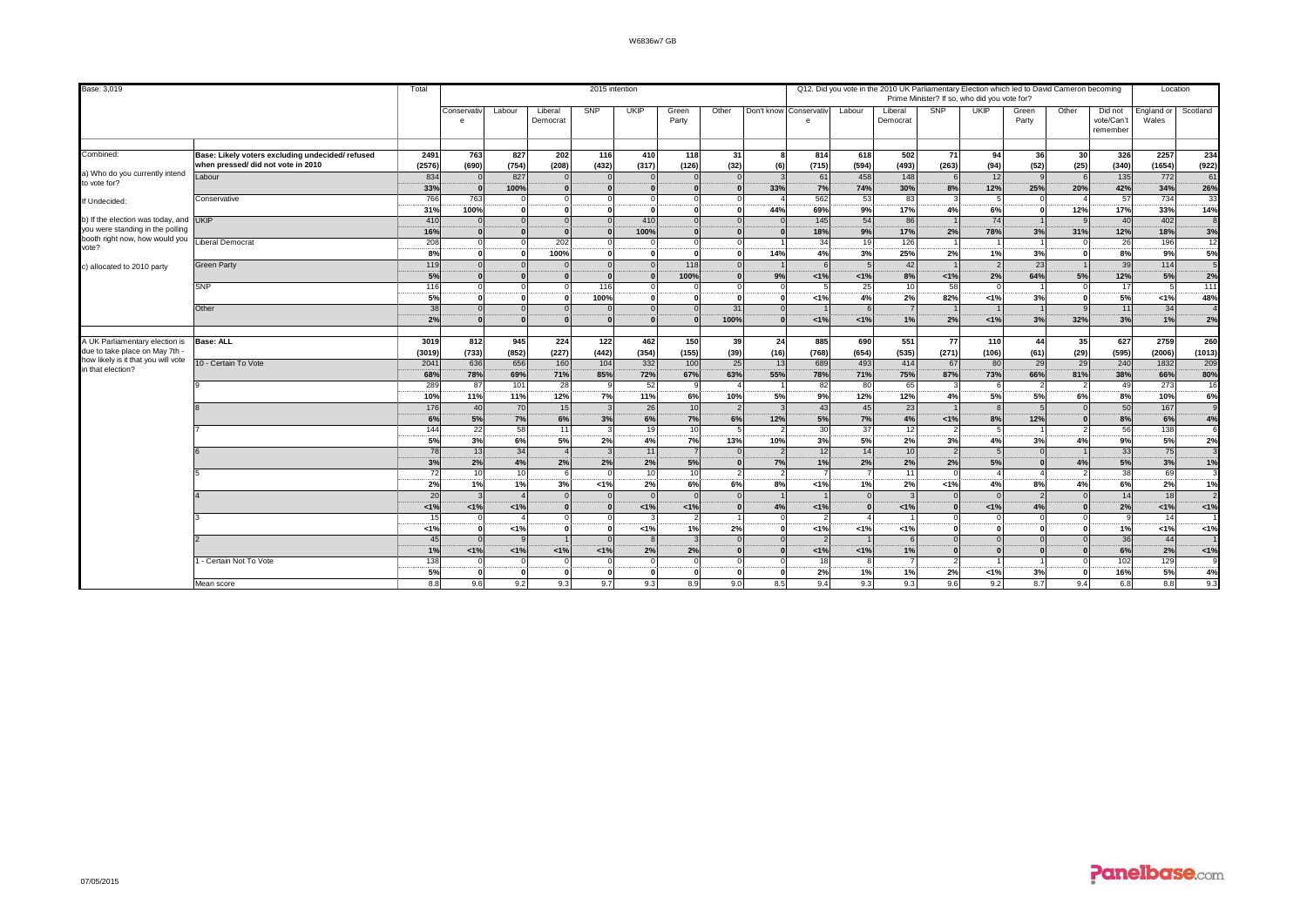| Base: 3,019                                    |                                            | Total          |                    |                  |                 | GenderXAge        |                         |                   |                | Socio-Economic Grade |
|------------------------------------------------|--------------------------------------------|----------------|--------------------|------------------|-----------------|-------------------|-------------------------|-------------------|----------------|----------------------|
|                                                |                                            |                | Male $x$ 18-<br>34 | Male x 35-<br>54 | Male x 55+      | Female x<br>18-34 | Female x<br>35-54       | Female x<br>$55+$ | ABC1           | C <sub>2</sub> DE    |
|                                                |                                            |                |                    |                  |                 |                   |                         |                   |                |                      |
|                                                |                                            |                |                    |                  |                 |                   |                         |                   |                |                      |
| a. Who do you currently intend<br>to vote for? | <b>Base: Excluding Certain Not To Vote</b> | 2881<br>(2900) | 413<br>(335)       | 501<br>(536)     | 499<br>(521)    | 405<br>(408)      | 484<br>(521)            | 578<br>(579)      | 1599<br>(1933) | 1281<br>(967)        |
|                                                | Labour                                     | 886            | 173                | 196              | 96              | 140               | 154                     | 128               | 454            | 432                  |
|                                                |                                            | 31%            | 42%                | 39%              | 19%             | 34%               | 32%                     | 22%               | 28%            | 34%                  |
|                                                | Conservative                               | 758            | 89                 | 110              | 175             | 78                | 107                     | 199               | 510            | 249                  |
|                                                |                                            | 26%            | 22%                | 22%              | 35%             | 19%               | 22%                     | 34%               | 32%            | 19%                  |
|                                                | <b>UKIP</b>                                | 423            | 33                 | 80               | 120             | 31                | 66                      | 94                | 177            | 247                  |
|                                                |                                            | 15%            | 8%                 | 16%              | 24%             | 8%                | 14%                     | 16%               | 11%            | 19%                  |
|                                                | Liberal Democrat                           | 195            | 30                 | 24               | 38              | 25                | 36                      | 42                | 140            | 55                   |
|                                                |                                            | 7%             | 7%                 | 5%               | 8%              | 6%                | 7%                      | 7%                | 9%             | 4%                   |
|                                                | <b>Green Party</b>                         | 128            | 28                 | 15               | 8               | 42                | 21                      | 14                | 85             | $\frac{43}{3%}$      |
|                                                |                                            | 4%             | 7%                 | 3%               | 2%              | 10%               | 4%                      | 2%                | 5%             |                      |
|                                                | <b>SNP</b>                                 | 112            | 16                 | $\frac{22}{2}$   | 18              | 15                | 21                      | 19                | 44             | 68                   |
|                                                |                                            | 4%             | 4%                 | 4%               | 4%              | 4%                | 4%                      | 3%                | 3%             | 5%                   |
|                                                | Other                                      | 31             |                    | $\overline{9}$   |                 | $\overline{0}$    | $\overline{\mathbf{3}}$ | 12                | 18             | 13                   |
|                                                |                                            | 1%             | 1%                 | 2%               | 1%              | $\mathbf{0}$      | 1%                      | 2%                | 1%             | $\overline{1\%}$     |
|                                                | Don't know                                 | 347            | 39                 | 46<br>           | 40              | 75                | 77                      | 71                | 173            | 174                  |
|                                                |                                            | 12%            | 10%                | 9%               | 8%              | 18%               | 16%                     | 12%               | 11%            | 14%                  |
| a. Who do you currently intend                 | Base: Likely voters (8-10)                 | 2506           | 332                | 449              | 473             | 312               | 405                     | 535               | 1419           | 1087                 |
| to vote for?                                   |                                            | (2589)         | (278)              | (488)            | (500)           | (323)             | (456)                   | (544)             | (1746)         | (843)                |
|                                                | Labour                                     | 785            | 137                | 182              | 92              | 113               | 139                     | 121               | 404            | 380                  |
|                                                |                                            | 31%            | 41%                | 41%              | 19%             | 36%               | 34%                     | 23%               | 29%            | 35%                  |
|                                                | Conservative                               | 723            | 86                 | 99               | 172             | 70                | 101                     | 195               | 486            | 237                  |
|                                                |                                            | 29%            | 26%                | 22%              | 36%             | 23%               | 25%                     | 37%               | 34%            | 22%                  |
|                                                | <b>UKIP</b>                                | 379            | 24                 | 78               | 114             | $\overline{27}$   | 52                      | 83                | 162            | 218                  |
|                                                |                                            | 15%            | 7%                 | 17%              | 24%             | 9%                | 13%                     | 16%               | 11%            | 20%                  |
|                                                | Liberal Democrat                           | 178            | $\overline{22}$    | $\overline{22}$  | $\overline{36}$ | 25                | $\overline{32}$         | 41                | 125            | 53                   |
|                                                |                                            | 7%             | 7%                 | 5%               | 8%              | 8%                | 8%                      | 8%                | 9%             | 5%                   |
|                                                | <b>SNP</b>                                 | 109            | 15                 | 22               | 18              | 15                | 21                      | 19                | 43             | 66                   |
|                                                |                                            | 4%             | 5%                 | 5%               | 4%              | 5%                | 5%                      | 3%                | 3%             | 6%                   |
|                                                | Green Party                                | 106            | 26                 | 13               | $\overline{7}$  | 31                | 17                      | 12                | 74             | $\frac{33}{2}$       |
|                                                |                                            | 4%             | 8%                 | 3%               | 2%              | 10%               | 4%                      | 2%                | 5%             | 3%                   |
|                                                | Other                                      | 29             | 3                  | $\overline{9}$   |                 | $\Omega$          | $\overline{\mathbf{3}}$ | 11                | 15             | 13                   |
|                                                |                                            | 1%             | 1%                 | 2%               | 1%              | $\mathbf{0}$      | 1%                      | 2%                | 1%             | 1%                   |
|                                                | Don't know                                 | 196            | 18                 | 25               | 30              | 30                | 40                      | 53                | 108            | 88                   |
|                                                |                                            | 8%             | 6%                 | 6%               | 6%              | 10%               | 10%                     | 10%               | 8%             | 8%                   |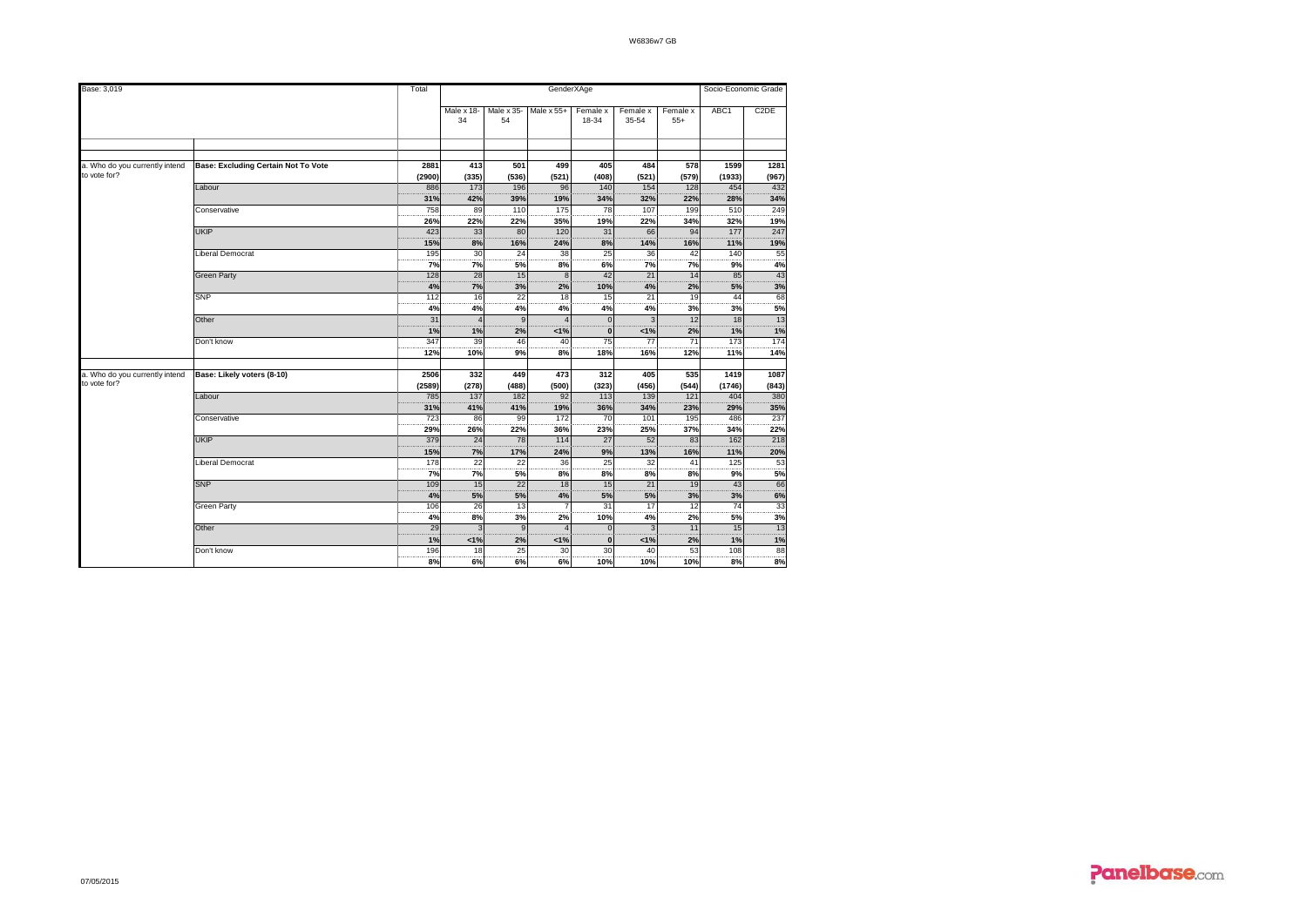| Base: 3,019                    |                                     | Total      |                      |            |                     |            | 2015 intention |                |                 |      |                        |                | Q12. Did you vote in the 2010 UK Parliamentary Election which led to David Cameron becoming |                | Prime Minister? If so, who did you vote for? |                |       |                                   | Location            |                |
|--------------------------------|-------------------------------------|------------|----------------------|------------|---------------------|------------|----------------|----------------|-----------------|------|------------------------|----------------|---------------------------------------------------------------------------------------------|----------------|----------------------------------------------|----------------|-------|-----------------------------------|---------------------|----------------|
|                                |                                     |            | Conservativ<br>e     | Labour     | Liberal<br>Democrat | <b>SNP</b> | UKIP           | Green<br>Party | Other           |      | Don't know Conservativ | Labour         | Liberal<br>Democrat                                                                         | SNP            | <b>UKIP</b>                                  | Green<br>Party | Other | Did not<br>vote/Can't<br>remember | England or<br>Wales | Scotland       |
|                                |                                     |            |                      |            |                     |            |                |                |                 |      |                        |                |                                                                                             |                |                                              |                |       |                                   |                     |                |
| a. Who do you currently intend | Base: Excluding Certain Not To Vote | 2881       | 812                  | 945        | 224                 | 122        | 462            | 150            | 39 <sub>l</sub> | 24   | 867                    | 682            | 544                                                                                         | 75             | 109                                          | 43             | 35 I  | 525                               | 2630                | 251            |
| to vote for?                   |                                     | (2900)     | (733)                | (852)      | (227)               | (442)      | (354)          | (155)          | (39)            | (16) | (754)                  | (647)          | (530)                                                                                       | (268)          | (105)                                        | (58)           | (29)  | (509)                             | (1917)              | (983)          |
|                                | Labour                              | 886        | $\Omega$             | 886        |                     |            |                |                |                 |      | 63                     | 480            | 148                                                                                         |                | 15                                           |                |       | 160                               | 823                 | 63             |
|                                |                                     | 31%        | $\mathbf{r}$         | 94%        |                     |            |                | $\Omega$       |                 |      | 7%                     | 70%            | 27%                                                                                         | 9%             | 13%                                          | 20%            | 17%   | 30%                               | 31%                 | 25%<br>34      |
|                                | Conservative                        | 758<br>26% | 758<br>93%           | $\Omega$   |                     |            |                |                |                 |      | 558<br>64%             | 54<br>8%       | 75<br>14%                                                                                   | 5%             | 4%                                           |                | 10%   | 59<br>11%                         | 725<br>28%          | 13%            |
|                                | <b>UKIP</b>                         | 423        |                      | $\Omega$   |                     |            | 423            | $\Omega$       |                 |      | 145                    | 50             | 80                                                                                          |                | 78                                           |                | 12    | 55                                | 415                 |                |
|                                |                                     | 15%        |                      | $\Omega$   |                     |            | 92%            |                |                 |      | 17%                    | 7%             | 15%                                                                                         | 2%             | 72%                                          | 3%             | 33%   | 11%                               | 16%                 | 3%             |
|                                | Liberal Democrat                    | 195        | $\Omega$             | $\Omega$   | 195                 |            |                | $\Omega$       |                 |      | 33                     | 19             | 113                                                                                         |                |                                              |                |       | 27                                | 185                 | 10             |
|                                |                                     | 7%         | $\Omega$             | n          | 87%                 |            | $\mathbf{0}$   | $\Omega$       |                 |      | 4%                     | 3%             | 21%                                                                                         | 1%             | 1%                                           | 2%             | ΩI    | 5%                                | 7%                  | 4%             |
|                                | <b>Green Party</b>                  | 128        | $\Omega$             | $\Omega$   | $\Omega$            | $\Omega$   |                | 128            | $\Omega$        |      | $\overline{7}$         | 5 <sub>1</sub> | 39                                                                                          |                | $\overline{2}$                               | 24             |       | 51                                | 123                 |                |
|                                |                                     | 4%         |                      |            |                     |            |                | 85%            |                 |      | $1\%$                  | $1\%$          | 7%                                                                                          | $< 1\%$        | 2%                                           | 56%            |       | 10%                               | 5%                  | 2%             |
|                                | SNP                                 | 112        | $\Omega$             | $\Omega$   |                     | 112        |                | $\sqrt{ }$     |                 |      |                        | 23<br>         | 10                                                                                          | 58             | $\Omega$                                     |                |       | 15                                | $\overline{2}$      | 110            |
|                                |                                     | 4%         | $\Omega$             |            |                     | 92%        |                |                |                 |      | 1%                     | 3%             | 2%                                                                                          | 78%            | 1%                                           | 2%             |       | 3%                                | 1%                  | 44%            |
|                                | Other                               | 31         | $\Omega$             | $\Omega$   |                     |            |                |                | 31              |      |                        |                |                                                                                             |                |                                              |                |       |                                   | 28                  |                |
|                                |                                     | 1%         | $\Omega$             | $\sqrt{ }$ |                     |            |                |                | 79%             |      | 1%                     | 1%             | 1%                                                                                          | 1%             | 1%                                           | 2%             | 27%   | 1%                                | 1%                  | 1%             |
|                                | Don't know                          | 347        | 53<br>               | 59         | <b>29</b>           | 10         | 38             | 22             |                 | 24   | 55                     | 45<br>         | 73                                                                                          | $\overline{2}$ | $\mathbf{R}$                                 |                |       | 154                               | 329                 | 19             |
|                                |                                     | 12%        | 7%                   | 6%         | 13%                 | 8%         | 8%             | 15%            | 21%             | 100% | 6%                     | 7%             | 13%                                                                                         | 2%             | 7%                                           | 15%            | 13%   | 29%                               | 12%                 | 7%             |
| a. Who do you currently intend | Base: Likely voters (8-10)          | 2506       | 763                  | 827        | 202                 | 116        | 410            | 118            | 31              | 17   | 814                    | 618            | 502                                                                                         | 71             | 94                                           | 36             | 31    | 339                               | 2272                | 234            |
| to vote for?                   |                                     | (2589)     | (690)                | (754)      | (208)               | (432)      | (317)          | (126)          | (32)            | (12) | (716)                  | (594)          | (493)                                                                                       | (263)          | (94)                                         | (52)           | (26)  | (351)                             | (1665)              | (924)          |
|                                | Labour                              | 785        | $\Omega$             | 785        |                     |            |                |                |                 |      | 58                     | 438            | 140                                                                                         | 5              | 10                                           |                |       | 120                               | 727                 | 58             |
|                                |                                     | 31%        |                      | 95%        |                     |            |                |                |                 |      | 7%                     | 71%            | 28%                                                                                         | 8%             | 11%                                          | 23%            | 14%   | 35%                               | 32%                 | 25%            |
|                                | Conservative                        | 723        | 723                  | $\Omega$   |                     |            |                |                |                 |      | 539                    | 50             | 73                                                                                          |                | 3                                            |                |       | 51                                | 691                 | 32             |
|                                |                                     | 29%        | 95%                  |            |                     |            |                |                |                 |      | 66%                    | 8%             | 15%                                                                                         | 4%             | 3%                                           |                | 12%   | 15%                               | 30%                 | 14%            |
|                                | <b>UKIP</b>                         | 379        | $\Omega$             | $^{\circ}$ |                     |            | 379            | $\Omega$       |                 |      | 137                    | 48             | 74                                                                                          |                | 74                                           |                |       | 36                                | 371                 |                |
|                                |                                     | 15%        | $\mathbf{a}$         | $\Omega$   |                     |            | 93%            |                |                 |      | 17%                    | 8%             | 15%                                                                                         | 2%             | 78%                                          | 3%             | 28%   | 11%                               | 16%                 | 3%             |
|                                | Liberal Democrat                    | 178        |                      |            | 178                 |            |                |                |                 |      | 32                     | 17             | 107                                                                                         |                |                                              |                |       | 20                                | 169                 | 10             |
|                                |                                     | 7%         | ol                   | $\sqrt{2}$ | 88%                 |            | $\sqrt{ }$     | $\Omega$       | n               |      | 4%                     | 3%             | 21%                                                                                         | 1%             | 1%                                           | 3%             | n.    | 6%                                | 7%                  | 4%             |
|                                | <b>SNP</b>                          | 109        | $\Omega$             | $\Omega$   |                     | 109        | $\Omega$       | $\Omega$       |                 |      | $\overline{a}$         | 23             | 10                                                                                          | 57             | $\Omega$                                     |                |       | 14                                | $\overline{2}$      | 107            |
|                                |                                     | 4%         |                      |            |                     | 94%        |                |                |                 |      | $< 1\%$                | 4%             | 2%                                                                                          | 80%            | $1\%$                                        | 3%             |       | 4%                                | $< 1\%$             | 46%            |
|                                | <b>Green Party</b>                  | 106<br>4%  | $\Omega$<br>$\Omega$ | $\Omega$   |                     |            |                | 106<br>90%     |                 |      | ĥ                      |                | 36<br>7%                                                                                    |                | 2%                                           | 21<br>59%      |       | 36<br>11%                         | 102<br>5%           | 2%             |
|                                | Other                               | 29         | $\Omega$             | $\Omega$   |                     |            |                |                | 29              |      | 1%                     | 1%             | -6                                                                                          | 1%             |                                              |                |       |                                   | 26                  | $\overline{3}$ |
|                                |                                     | 1%         |                      |            |                     |            |                |                | 92%             |      | 1%                     | 1%             | 1%                                                                                          | 2%             | 1%                                           | 3%             | 31%   | 1%                                | 1%                  | 1%             |
|                                | Don't know                          | 196        | 40                   | 42         | 24                  |            | 31             | 12             |                 | 17   | 37                     | 31             | 56                                                                                          |                |                                              |                |       | 59                                | 183                 | 13             |
|                                |                                     | 8%         | 5%                   | 5%         | 12%                 | 6%         | 7%             | 10%            | 8%              | 100% | 5%                     | <b>5%</b>      | 11%                                                                                         | 2%             | 4%                                           | 7%             | 15%   | 17%                               | 8%                  | 6%             |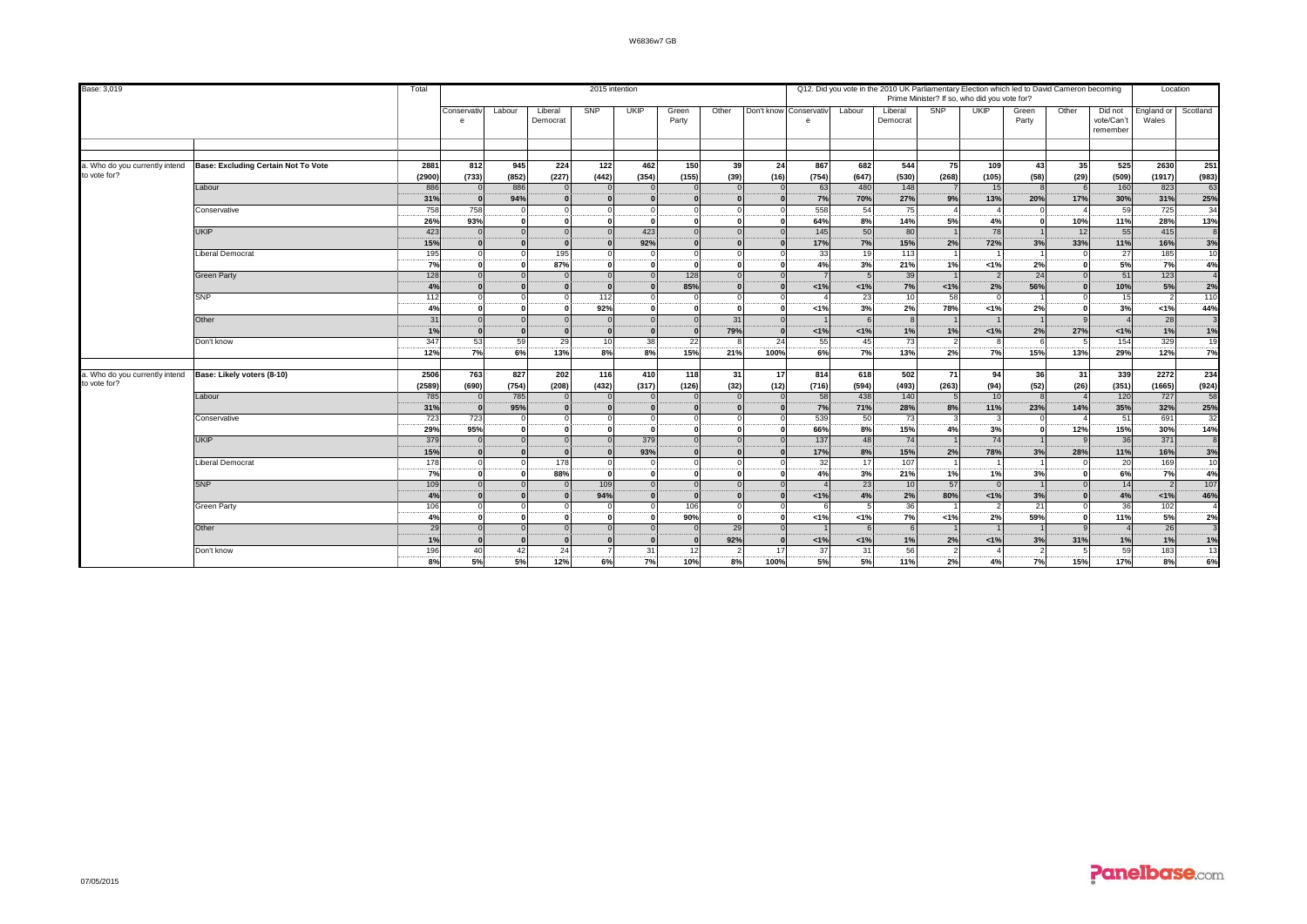| Base: 3,019                             |                                  | Total      |                  |                  |                 | GenderXAge        |                   |                   |            | Socio-Economic Grade |
|-----------------------------------------|----------------------------------|------------|------------------|------------------|-----------------|-------------------|-------------------|-------------------|------------|----------------------|
|                                         |                                  |            | Male x 18-<br>34 | Male x 35-<br>54 | Male x 55+      | Female x<br>18-34 | Female x<br>35-54 | Female x<br>$55+$ | ABC1       | C <sub>2</sub> DE    |
|                                         |                                  |            |                  |                  |                 |                   |                   |                   |            |                      |
| b. If the election was today, and       | <b>Base: Undecided</b>           | 347        | 39               | 46               | 40              | 75                | 77                | 71                | 173        | 174                  |
| you were standing in the polling        |                                  | (304)      | (33)             | (44)             | (35)            | (64)              | (66)              | (62)              | (194)      | (110)                |
| booth right now, how would you<br>vote? | Labour                           | 59         | 14               | 11               |                 | $\mathbf{q}$      | 13                | $\mathbf{a}$      | 28         | 30                   |
|                                         |                                  | 17%        | 35%              | 24%              | 11%             | 11%               | 17%               | 12%               | 16%        | 17%                  |
|                                         | Conservative                     | 53         | 2                | 5                | 13              | 11                | 8                 | 15                | 37         | 16                   |
|                                         |                                  | 15%        | 5%               | 11%              | 32%             | 15%               | 10%               | 21%               | 22%        | 9%                   |
|                                         | <b>UKIP</b>                      | 38         | 6                | $\Delta$         |                 | $\mathbf 0$       | 10                | 15                | 16         | $\overline{22}$      |
|                                         |                                  | 11%        | 14%              | 9%               | 11%             | $\bf{0}$          | 12%               | 21%               | 9%         | 13%                  |
|                                         | Liberal Democrat                 | 29<br>8%   | $\mathbf 0$<br>ö | 5                | 3               | 5                 | 8                 | 8                 | 16         | 13<br>7%             |
|                                         |                                  | 22         |                  | 12%              | 8%              | 7%                | 10%               | 11%               | 9%         |                      |
|                                         | <b>Green Party</b>               |            |                  | $\overline{2}$   |                 | 5                 | 6                 | 6                 | 13         | 10                   |
|                                         | <b>SNP</b>                       | 6%<br>10   | 3%<br>э          | 5%<br>$^{\circ}$ | 3%              | 7%<br>5           | 8%<br>C           | 8%                | 7%         | 5%<br>6              |
|                                         |                                  | 3%         | 8%               | 1%               | 1%              | 7%                | < 1%              | 2%                | 2%         | 4%                   |
|                                         | Other                            | ε          | 2                | $\overline{2}$   | $\overline{0}$  | 5                 |                   |                   |            | $\overline{6}$       |
|                                         |                                  | 2%         | 5%               | 4%               | $\bf{0}$        | 3%                | < 1%              | 2%                | 1%         | 3%                   |
|                                         | Would not vote                   | 102        | 12               | 12               | 12              | 30                | 26                | 10                | 47         | 55                   |
|                                         |                                  | 29%        | 30%              | 26%              | 30%             | 40%               | 34%               | 15%               | 27%        | 32%                  |
|                                         | Don't know                       | 25         | $\overline{0}$   | 4                | 2               |                   | 5                 | 6                 | 9          | 16                   |
|                                         |                                  | 7%         | ö                | 8%               | 5%              | 11%               | 6%                | 9%                | 5%         | 9%                   |
|                                         |                                  |            |                  |                  |                 |                   |                   |                   |            |                      |
| Have you definitely made up             | Base: All excluding undecided    | 2533       | 374              | 456              | 459             | 330               | 407               | 507               | 1426       | 1107                 |
| your mind how you will vote or is       |                                  | (2596)     | (302)            | (492)            | (486)           | (344)             | (455)             | (517)             | (1739)     | (857)                |
| there a possibility of you              | Definitely made up my mind       | 1967       | 263              | 363              | 391             | 209               | 309               | 432               | 1075       | 892                  |
| changing your mind?                     |                                  | 78%        | 70%              | 80%              | 85%             | 63%               | 76%               | 85%               | 75%        | 81%                  |
|                                         | May change my mind               | 566        | 111              | 93               | 68              | 121               | 98                | 75                | 351        | 215                  |
|                                         |                                  | 22%        | 30%              | 20%              | 15%             | 37%               | 24%               | 15%               | 25%        | 19%                  |
|                                         |                                  |            |                  |                  |                 |                   |                   |                   |            |                      |
| If you did change your mind,            | <b>Base: Excluding undecided</b> | 2533       | 374              | 456              | 459             | 330               | 407               | 507               | 1426       | 1107                 |
| which party would you be most           |                                  | (2596)     | (302)            | (492)            | (486)           | (344)             | (455)             | (517)             | (1739)     | (857)                |
| likely to vote for instead?             | <b>Liberal Democrat</b>          | 425        | 77               | 84               | 74              | 56                | 49                | 84                | 282        | 143                  |
|                                         |                                  | 17%        | 21%              | 18%              | 16%             | 17%               | 12%               | 17%               | 20%        | 13%                  |
|                                         | <b>UKIP</b>                      | 383        | 39               | 83               | 94              | 22                | 60                | 86                | 189        | 194                  |
|                                         |                                  | 15%        | 10%              | 18%              | 21%             | 7%                | 15%               | 17%               | 13%        | 18%                  |
|                                         | Conservative                     | 340        | 57               | 51               | 88              | 38                | 52                | 55                | 214        | 126                  |
|                                         |                                  | 13%        | 15%              | 11%              | 19%             | 11%               | 13%               | 11%               | 15%        | 11%                  |
|                                         | Green Party                      | 334        | 59               | 64               | $\overline{34}$ | 55                | $\overline{58}$   | 65                | 187        | 147                  |
|                                         |                                  | 13%<br>265 | 16%              | 14%              | 7%<br>37        | 17%               | 14%<br>38         | 13%               | 13%<br>147 | 13%                  |
|                                         | Labour                           | 10%        | 50<br>13%        | 36<br>8%         | 8%              | 71<br>21%         | 9%                | 33<br>7%          | 10%        | 118<br>11%           |
|                                         | SNP                              |            | 18               |                  |                 | p                 |                   | 9                 |            |                      |
|                                         |                                  | 53<br>2%   | 5%               | 10<br>2%         | 5<br>1%         | 1%                | 8<br>2%           | 2%                | 21<br>1%   | 32<br>3%             |
|                                         | Other                            | 86         | 12               | 13               | 19              | 12                | 12                | 18                | 40         | 46                   |
|                                         |                                  | 3%         | 3%               | 3%               | 4%              | 4%                | 3%                | 4%                | 3%         | 4%                   |
|                                         | Don't know                       | 648        | 62               | 115              | 109             | $\overline{74}$   | 130               | 158               | 347        | 301                  |
|                                         |                                  | 26%        | 17%              | 25%              | 24%             | 22%               | 32%               | 31%               | 24%        | 27%                  |
|                                         |                                  |            |                  |                  |                 |                   |                   |                   |            |                      |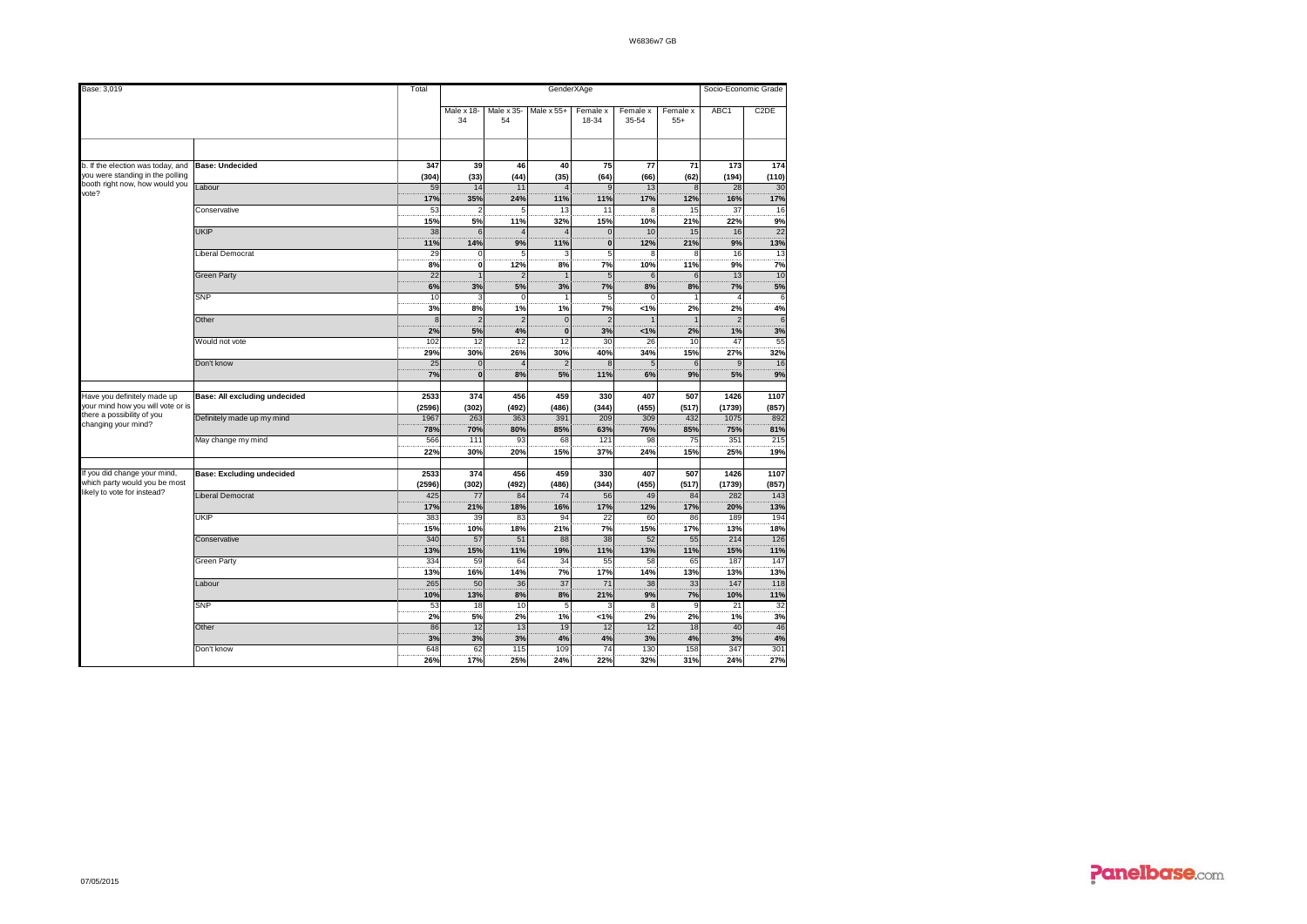| SNP<br>SNP<br>UKIP<br>Other<br>UKIP<br>Other<br>England or<br>Conservativ<br>Labour<br>Liberal<br>Green<br>Don't know<br>Conservativ<br>Labour<br>Liberal<br>Green<br>Did not<br>vote/Can't<br>Democrat<br>Party<br>Democrat<br>Party<br>Wales<br>e<br>e<br>remember<br>53<br>59<br>329<br>b. If the election was today, and<br><b>Base: Undecided</b><br>347<br>29<br>10<br>38<br>22<br>55<br>45<br>73<br>154<br>24<br>я<br>you were standing in the polling<br>(48)<br>(55)<br>(22)<br>(42)<br>(42)<br>(65)<br>(8)<br>(132)<br>(237)<br>(304)<br>(27)<br>(16)<br>(28)<br>(10)<br>(16)<br>(4)<br>(4)<br>(7)<br>booth right now, how would you<br>59<br>59<br>18<br>24<br>55<br>_abour<br>$\overline{0}$<br>$\overline{2}$<br>$\Omega$<br>$\Omega$<br>$\Omega$<br>-8<br>vote?<br>100%<br>12%<br>17%<br>8%<br>41%<br>11%<br>20%<br>12%<br>33%<br>16%<br>17%<br>$\mathbf{0}$<br>$\mathbf{0}$<br>$\mathbf{0}$<br>53<br>22<br>10<br>52<br>-53<br>$\Omega$<br>$\Omega$<br>14<br>Conservative<br>$\Omega$<br>40%<br>8%<br>9%<br>15%<br>100%<br>14%<br>46%<br>16%<br>$\mathbf{0}$<br>$\mathbf{0}$<br>$\mathbf{0}$<br>$\mathbf{0}$<br>$\Omega$<br>$\Omega$<br>$\mathbf{0}$<br><b>UKIP</b><br>38<br>38<br>14<br>38<br>$\circ$<br>$\Omega$<br>$\Omega$<br>$\Omega$<br>5%<br>11%<br>100%<br>15%<br>15%<br>19%<br>21%<br>18%<br>12%<br>$\mathbf{0}$<br>$\Omega$<br>$\Omega$<br>$\Omega$<br>$\Omega$<br>29<br>27<br>29<br>$\overline{10}$<br>$\mathbf{0}$<br>$\Omega$<br>14<br>iberal Democrat<br>$\Omega$<br>7%<br>6%<br>8%<br>ö<br>ö<br>19%<br>8%<br>4%<br>24%<br>100%<br>0<br>0 | Base: 3,019 | Total |  | 2015 intention |  |  |  |  | Q12. Did you vote in the 2010 UK Parliamentary Election which led to David Cameron becoming<br>Prime Minister? If so, who did you vote for? |  | Location |                        |
|-----------------------------------------------------------------------------------------------------------------------------------------------------------------------------------------------------------------------------------------------------------------------------------------------------------------------------------------------------------------------------------------------------------------------------------------------------------------------------------------------------------------------------------------------------------------------------------------------------------------------------------------------------------------------------------------------------------------------------------------------------------------------------------------------------------------------------------------------------------------------------------------------------------------------------------------------------------------------------------------------------------------------------------------------------------------------------------------------------------------------------------------------------------------------------------------------------------------------------------------------------------------------------------------------------------------------------------------------------------------------------------------------------------------------------------------------------------------------------------------------------------------------------------------------------------------------|-------------|-------|--|----------------|--|--|--|--|---------------------------------------------------------------------------------------------------------------------------------------------|--|----------|------------------------|
|                                                                                                                                                                                                                                                                                                                                                                                                                                                                                                                                                                                                                                                                                                                                                                                                                                                                                                                                                                                                                                                                                                                                                                                                                                                                                                                                                                                                                                                                                                                                                                       |             |       |  |                |  |  |  |  |                                                                                                                                             |  |          | Scotland               |
|                                                                                                                                                                                                                                                                                                                                                                                                                                                                                                                                                                                                                                                                                                                                                                                                                                                                                                                                                                                                                                                                                                                                                                                                                                                                                                                                                                                                                                                                                                                                                                       |             |       |  |                |  |  |  |  |                                                                                                                                             |  |          |                        |
|                                                                                                                                                                                                                                                                                                                                                                                                                                                                                                                                                                                                                                                                                                                                                                                                                                                                                                                                                                                                                                                                                                                                                                                                                                                                                                                                                                                                                                                                                                                                                                       |             |       |  |                |  |  |  |  |                                                                                                                                             |  |          | 19                     |
|                                                                                                                                                                                                                                                                                                                                                                                                                                                                                                                                                                                                                                                                                                                                                                                                                                                                                                                                                                                                                                                                                                                                                                                                                                                                                                                                                                                                                                                                                                                                                                       |             |       |  |                |  |  |  |  |                                                                                                                                             |  |          | (67)                   |
|                                                                                                                                                                                                                                                                                                                                                                                                                                                                                                                                                                                                                                                                                                                                                                                                                                                                                                                                                                                                                                                                                                                                                                                                                                                                                                                                                                                                                                                                                                                                                                       |             |       |  |                |  |  |  |  |                                                                                                                                             |  |          |                        |
|                                                                                                                                                                                                                                                                                                                                                                                                                                                                                                                                                                                                                                                                                                                                                                                                                                                                                                                                                                                                                                                                                                                                                                                                                                                                                                                                                                                                                                                                                                                                                                       |             |       |  |                |  |  |  |  |                                                                                                                                             |  |          | 21%                    |
|                                                                                                                                                                                                                                                                                                                                                                                                                                                                                                                                                                                                                                                                                                                                                                                                                                                                                                                                                                                                                                                                                                                                                                                                                                                                                                                                                                                                                                                                                                                                                                       |             |       |  |                |  |  |  |  |                                                                                                                                             |  |          |                        |
|                                                                                                                                                                                                                                                                                                                                                                                                                                                                                                                                                                                                                                                                                                                                                                                                                                                                                                                                                                                                                                                                                                                                                                                                                                                                                                                                                                                                                                                                                                                                                                       |             |       |  |                |  |  |  |  |                                                                                                                                             |  |          | 7%                     |
|                                                                                                                                                                                                                                                                                                                                                                                                                                                                                                                                                                                                                                                                                                                                                                                                                                                                                                                                                                                                                                                                                                                                                                                                                                                                                                                                                                                                                                                                                                                                                                       |             |       |  |                |  |  |  |  |                                                                                                                                             |  |          | 2%                     |
|                                                                                                                                                                                                                                                                                                                                                                                                                                                                                                                                                                                                                                                                                                                                                                                                                                                                                                                                                                                                                                                                                                                                                                                                                                                                                                                                                                                                                                                                                                                                                                       |             |       |  |                |  |  |  |  |                                                                                                                                             |  |          |                        |
|                                                                                                                                                                                                                                                                                                                                                                                                                                                                                                                                                                                                                                                                                                                                                                                                                                                                                                                                                                                                                                                                                                                                                                                                                                                                                                                                                                                                                                                                                                                                                                       |             |       |  |                |  |  |  |  |                                                                                                                                             |  |          | 12%                    |
| 22<br>10<br>22<br> 0 <br>21<br><b>Green Party</b><br>$\Omega$<br>$\Omega$<br>$\Omega$<br>$\Omega$<br>$\overline{z}$                                                                                                                                                                                                                                                                                                                                                                                                                                                                                                                                                                                                                                                                                                                                                                                                                                                                                                                                                                                                                                                                                                                                                                                                                                                                                                                                                                                                                                                   |             |       |  |                |  |  |  |  |                                                                                                                                             |  |          |                        |
| 6%<br>7%<br>6%<br>100%<br>2%<br>10%<br>$\mathbf{0}$<br>18%<br>16%<br>32%<br>$\Omega$<br>$\Omega$<br>$\Omega$<br>$\Omega$<br><b>SNP</b><br>10<br>$\overline{0}$<br>10<br>$\overline{2}$<br>$\mathbf 0$<br>6<br>C                                                                                                                                                                                                                                                                                                                                                                                                                                                                                                                                                                                                                                                                                                                                                                                                                                                                                                                                                                                                                                                                                                                                                                                                                                                                                                                                                       |             |       |  |                |  |  |  |  |                                                                                                                                             |  |          | 4%                     |
| 3%<br>3%<br>3%<br>100%<br>4%<br>65%<br>2%<br>$\Omega$<br>$\Omega$<br>$\mathbf{0}$<br>3%<br>$\mathbf{0}$<br>O                                                                                                                                                                                                                                                                                                                                                                                                                                                                                                                                                                                                                                                                                                                                                                                                                                                                                                                                                                                                                                                                                                                                                                                                                                                                                                                                                                                                                                                          |             |       |  |                |  |  |  |  |                                                                                                                                             |  |          | 23%                    |
| $\circ$<br>$\Omega$<br>$5\overline{5}$<br>Other<br>$\Omega$<br>$\Omega$<br>$\Omega$                                                                                                                                                                                                                                                                                                                                                                                                                                                                                                                                                                                                                                                                                                                                                                                                                                                                                                                                                                                                                                                                                                                                                                                                                                                                                                                                                                                                                                                                                   |             |       |  |                |  |  |  |  |                                                                                                                                             |  |          |                        |
| 2%<br>4%<br>2%<br> 0 <br>100%<br>1%<br>$\mathbf{0}$<br>2%<br>$\bf{0}$<br>nl<br>$\Omega$<br>$\mathbf{r}$<br>$\sqrt{2}$<br>$\mathbf{a}$<br>$\Omega$                                                                                                                                                                                                                                                                                                                                                                                                                                                                                                                                                                                                                                                                                                                                                                                                                                                                                                                                                                                                                                                                                                                                                                                                                                                                                                                                                                                                                     |             |       |  |                |  |  |  |  |                                                                                                                                             |  |          | 17%                    |
| 64<br>102<br>15<br>99<br>Would not vote<br>11<br>$\circ$<br>0<br>$\Omega$<br>$\Omega$<br>$\Omega$<br>8                                                                                                                                                                                                                                                                                                                                                                                                                                                                                                                                                                                                                                                                                                                                                                                                                                                                                                                                                                                                                                                                                                                                                                                                                                                                                                                                                                                                                                                                |             |       |  |                |  |  |  |  |                                                                                                                                             |  |          |                        |
| 29%<br>42%<br>20%<br>17%<br>21%<br>16%<br>40%<br>30%<br>$\mathbf{0}$<br>$\bf{0}$<br>$\mathbf{0}$<br>n<br><b>0</b><br>$\mathbf{0}$<br>$\mathbf{0}$<br>$\Omega$<br>- 1                                                                                                                                                                                                                                                                                                                                                                                                                                                                                                                                                                                                                                                                                                                                                                                                                                                                                                                                                                                                                                                                                                                                                                                                                                                                                                                                                                                                  |             |       |  |                |  |  |  |  |                                                                                                                                             |  |          | 14%                    |
| 25<br>$\overline{0}$<br>14<br>25<br>Don't know<br>$\mathbf 0$<br>$\Omega$<br>$\Omega$<br>$\Omega$<br>24<br>$\Omega$<br>9%<br>7%<br>6%<br>2%<br>100%<br>11%<br>11%<br>18%<br>8%<br>$\mathbf{0}$<br>$\Omega$<br>$\Omega$<br>$\Omega$<br>$\Omega$<br>$\Omega$                                                                                                                                                                                                                                                                                                                                                                                                                                                                                                                                                                                                                                                                                                                                                                                                                                                                                                                                                                                                                                                                                                                                                                                                                                                                                                            |             |       |  |                |  |  |  |  |                                                                                                                                             |  |          |                        |
|                                                                                                                                                                                                                                                                                                                                                                                                                                                                                                                                                                                                                                                                                                                                                                                                                                                                                                                                                                                                                                                                                                                                                                                                                                                                                                                                                                                                                                                                                                                                                                       |             |       |  |                |  |  |  |  |                                                                                                                                             |  |          |                        |
| 2533<br>758<br>886<br>423<br>128<br>Base: All excluding undecided<br>195<br>112<br>31<br>812<br>637<br>472<br>73<br>101<br>36<br>371<br>2301<br>Have you definitely made up<br>31                                                                                                                                                                                                                                                                                                                                                                                                                                                                                                                                                                                                                                                                                                                                                                                                                                                                                                                                                                                                                                                                                                                                                                                                                                                                                                                                                                                     |             |       |  |                |  |  |  |  |                                                                                                                                             |  |          | 232                    |
| your mind how you will vote or is<br>(685)<br>(426)<br>(264)<br>(2596)<br>(797)<br>(200)<br>(326)<br>(133)<br>(29)<br>(712)<br>(605)<br>(465)<br>(97)<br>(51)<br>(25)<br>(377)<br>(1680)<br>(0)                                                                                                                                                                                                                                                                                                                                                                                                                                                                                                                                                                                                                                                                                                                                                                                                                                                                                                                                                                                                                                                                                                                                                                                                                                                                                                                                                                       |             |       |  |                |  |  |  |  |                                                                                                                                             |  |          | (916)                  |
| there a possibility of you<br>Definitely made up my mind<br>1967<br>700<br>316<br>22<br>344<br>236<br>1765<br>618<br>135<br>104<br>72<br>662<br>511<br>68<br>92<br>24<br>30<br>changing your mind?                                                                                                                                                                                                                                                                                                                                                                                                                                                                                                                                                                                                                                                                                                                                                                                                                                                                                                                                                                                                                                                                                                                                                                                                                                                                                                                                                                    |             |       |  |                |  |  |  |  |                                                                                                                                             |  |          | 202                    |
| 79%<br>93%<br>72%<br>82%<br>64%<br>78%<br>82%<br>69%<br>75%<br>56%<br>80%<br>73%<br>93%<br>91%<br>65%<br>97%<br>77%<br>566<br>140<br>186<br>127<br>135<br>536<br>60<br>108<br>56<br>150<br>126<br>13<br>May change my mind<br>-5<br>9                                                                                                                                                                                                                                                                                                                                                                                                                                                                                                                                                                                                                                                                                                                                                                                                                                                                                                                                                                                                                                                                                                                                                                                                                                                                                                                                 |             |       |  |                |  |  |  |  |                                                                                                                                             |  |          | 87%<br>$\overline{30}$ |
| 9%<br>22%<br>20%<br>18%<br>21%<br>31%<br>7%<br>25%<br>44%<br>28%<br>18%<br>27%<br>7%<br>35%<br>36%<br>23%<br>3%                                                                                                                                                                                                                                                                                                                                                                                                                                                                                                                                                                                                                                                                                                                                                                                                                                                                                                                                                                                                                                                                                                                                                                                                                                                                                                                                                                                                                                                       |             |       |  |                |  |  |  |  |                                                                                                                                             |  |          | 13%                    |
|                                                                                                                                                                                                                                                                                                                                                                                                                                                                                                                                                                                                                                                                                                                                                                                                                                                                                                                                                                                                                                                                                                                                                                                                                                                                                                                                                                                                                                                                                                                                                                       |             |       |  |                |  |  |  |  |                                                                                                                                             |  |          |                        |
| 2533<br>758<br>886<br>112<br>423<br>128<br>812<br>637<br>371<br>2301<br>If you did change your mind,<br><b>Base: Excluding undecided</b><br>195<br>31<br>472<br>73<br>101<br>36<br>31                                                                                                                                                                                                                                                                                                                                                                                                                                                                                                                                                                                                                                                                                                                                                                                                                                                                                                                                                                                                                                                                                                                                                                                                                                                                                                                                                                                 |             |       |  |                |  |  |  |  |                                                                                                                                             |  |          | 232                    |
| which party would you be most<br>(2596)<br>(685)<br>(797)<br>(200)<br>(426)<br>(326)<br>(133)<br>(29)<br>(0)<br>(712)<br>(605)<br>(465)<br>(264)<br>(97)<br>(51)<br>(25)<br>(377)<br>(1680)<br>likely to vote for instead?                                                                                                                                                                                                                                                                                                                                                                                                                                                                                                                                                                                                                                                                                                                                                                                                                                                                                                                                                                                                                                                                                                                                                                                                                                                                                                                                            |             |       |  |                |  |  |  |  |                                                                                                                                             |  |          | (916)                  |
| Liberal Democrat<br>425<br>184<br>172<br>32<br>30<br>152<br>92<br>109<br>12<br>53<br>396<br>$\Omega$<br>17%<br>19%<br>8%<br>7%<br>19%<br>23%<br>6%<br>5%<br>17%<br>$\mathbf{0}$<br>5%<br>23%<br>14%<br>14%                                                                                                                                                                                                                                                                                                                                                                                                                                                                                                                                                                                                                                                                                                                                                                                                                                                                                                                                                                                                                                                                                                                                                                                                                                                                                                                                                            |             |       |  |                |  |  |  |  |                                                                                                                                             |  |          | 28<br>12%              |
| 24%<br>12%<br>3%<br>UKIP<br>383<br>224<br>134<br>12<br>198<br>101<br>25<br>364<br>41<br>3<br>$\Omega$<br>-8<br>-5                                                                                                                                                                                                                                                                                                                                                                                                                                                                                                                                                                                                                                                                                                                                                                                                                                                                                                                                                                                                                                                                                                                                                                                                                                                                                                                                                                                                                                                     |             |       |  |                |  |  |  |  |                                                                                                                                             |  |          | 19                     |
| 7%<br>15%<br>30%<br>15%<br>6%<br>8%<br>$\mathbf{0}$<br>3%<br>4%<br>24%<br>16%<br>9%<br>6%<br>3%<br>5%<br>27%<br>16%                                                                                                                                                                                                                                                                                                                                                                                                                                                                                                                                                                                                                                                                                                                                                                                                                                                                                                                                                                                                                                                                                                                                                                                                                                                                                                                                                                                                                                                   |             |       |  |                |  |  |  |  |                                                                                                                                             |  |          | 8%                     |
| 58<br>55<br>340<br>83<br>67<br>174<br>144<br>48<br>26<br>321<br>$\mathbf{a}$<br>Conservative<br>$\Omega$                                                                                                                                                                                                                                                                                                                                                                                                                                                                                                                                                                                                                                                                                                                                                                                                                                                                                                                                                                                                                                                                                                                                                                                                                                                                                                                                                                                                                                                              |             |       |  |                |  |  |  |  |                                                                                                                                             |  |          | 19                     |
| 9%<br>13%<br>34%<br>4%<br>7%<br>9%<br>18%<br>8%<br>12%<br>6%<br>25%<br>7%<br>8%<br>15%<br>14%<br>$\Omega$<br>41%                                                                                                                                                                                                                                                                                                                                                                                                                                                                                                                                                                                                                                                                                                                                                                                                                                                                                                                                                                                                                                                                                                                                                                                                                                                                                                                                                                                                                                                      |             |       |  |                |  |  |  |  |                                                                                                                                             |  |          | 8%                     |
| 334<br>200<br>36<br>$\overline{26}$<br>98<br>95<br>26<br>54<br>290<br>36<br>29<br>42<br>$\Omega$<br>-9<br>Green Party                                                                                                                                                                                                                                                                                                                                                                                                                                                                                                                                                                                                                                                                                                                                                                                                                                                                                                                                                                                                                                                                                                                                                                                                                                                                                                                                                                                                                                                 |             |       |  |                |  |  |  |  |                                                                                                                                             |  |          | 44                     |
| 9%<br>13%<br>5%<br>23%<br>33%<br>5%<br>15%<br>36%<br>15%<br>15%<br>6%<br>21%<br>20%<br>24%<br>3%<br>13%<br>$\mathbf{0}$<br>265<br>64<br>50<br>12<br>66<br>77<br>42<br>27<br>40<br>64<br>62<br>10<br>227                                                                                                                                                                                                                                                                                                                                                                                                                                                                                                                                                                                                                                                                                                                                                                                                                                                                                                                                                                                                                                                                                                                                                                                                                                                                                                                                                               |             |       |  |                |  |  |  |  |                                                                                                                                             |  |          | 19%<br>38              |
| Labour<br>10%<br>10%<br>24%<br>39%<br>17%<br>5%<br>10%<br>13%<br>13%<br>18%<br>21%<br>15%<br>11%<br>24%<br>10%<br>10%<br>$\mathbf{0}$                                                                                                                                                                                                                                                                                                                                                                                                                                                                                                                                                                                                                                                                                                                                                                                                                                                                                                                                                                                                                                                                                                                                                                                                                                                                                                                                                                                                                                 |             |       |  |                |  |  |  |  |                                                                                                                                             |  |          | 16%                    |
| SNP<br>27<br>23<br>31<br>53<br>$\mathbf{g}$<br>10<br>2                                                                                                                                                                                                                                                                                                                                                                                                                                                                                                                                                                                                                                                                                                                                                                                                                                                                                                                                                                                                                                                                                                                                                                                                                                                                                                                                                                                                                                                                                                                |             |       |  |                |  |  |  |  |                                                                                                                                             |  |          | 22                     |
| 3%<br>3%<br>4%<br>2%<br>1%<br>2%<br>2%<br>2%<br>13%<br>5%<br>4%<br>5%<br>1%<br>1%<br>1%<br>1%<br>$\Omega$                                                                                                                                                                                                                                                                                                                                                                                                                                                                                                                                                                                                                                                                                                                                                                                                                                                                                                                                                                                                                                                                                                                                                                                                                                                                                                                                                                                                                                                             |             |       |  |                |  |  |  |  |                                                                                                                                             |  |          | 9%                     |
| 23<br>18<br>13<br>10<br>Other<br>86<br>13<br>5<br>31<br>15<br>13<br>77<br>$\mathbf{R}$                                                                                                                                                                                                                                                                                                                                                                                                                                                                                                                                                                                                                                                                                                                                                                                                                                                                                                                                                                                                                                                                                                                                                                                                                                                                                                                                                                                                                                                                                |             |       |  |                |  |  |  |  |                                                                                                                                             |  |          |                        |
| 3%<br>2%<br>3%<br>2%<br>5%<br>7%<br>6%<br>5%<br>2%<br>3%<br>3%<br>13%<br>3%<br>3%<br>6%<br>10%<br>24%<br>16                                                                                                                                                                                                                                                                                                                                                                                                                                                                                                                                                                                                                                                                                                                                                                                                                                                                                                                                                                                                                                                                                                                                                                                                                                                                                                                                                                                                                                                           |             |       |  |                |  |  |  |  |                                                                                                                                             |  |          | 4%<br>53               |
| 648<br>217<br>246<br>37<br>24<br>89<br>27<br>215<br>192<br>89<br>23<br>98<br>595<br>Don't know<br>26%<br>28%<br>30%<br>29%<br>19%<br>21%<br>21%<br>24%<br>26%<br>19%<br>22%<br>23%<br>25%<br>21%<br>26%<br>26%<br>21%                                                                                                                                                                                                                                                                                                                                                                                                                                                                                                                                                                                                                                                                                                                                                                                                                                                                                                                                                                                                                                                                                                                                                                                                                                                                                                                                                 |             |       |  |                |  |  |  |  |                                                                                                                                             |  |          | 23%                    |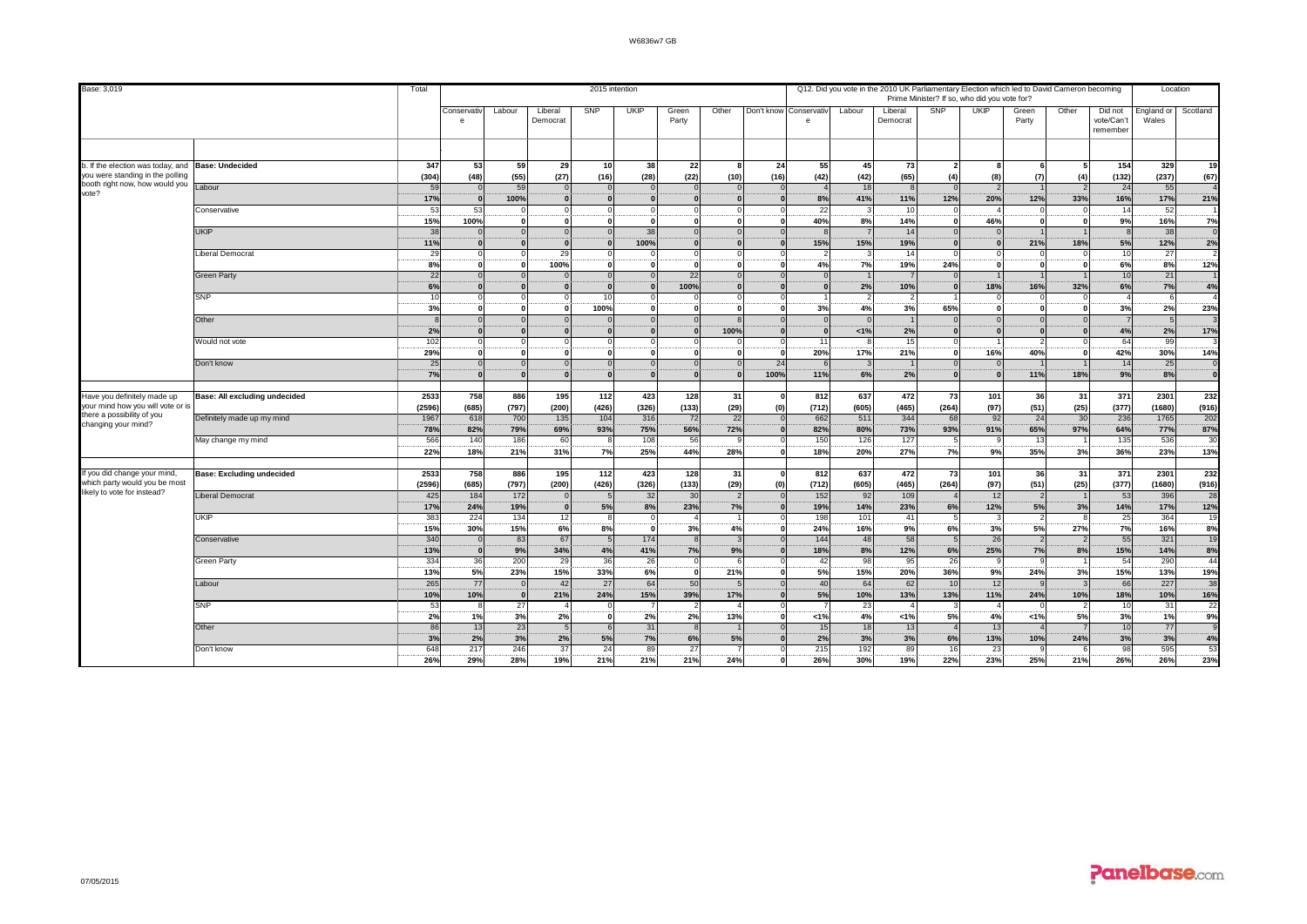| Base: 3,019                                                   |                                                           | Total           | GenderXAge       |                  |                |                   |                   |                   | Socio-Economic Grade |                   |  |  |  |
|---------------------------------------------------------------|-----------------------------------------------------------|-----------------|------------------|------------------|----------------|-------------------|-------------------|-------------------|----------------------|-------------------|--|--|--|
|                                                               |                                                           |                 | Male x 18-<br>34 | Male x 35-<br>54 | Male x 55+     | Female x<br>18-34 | Female x<br>35-54 | Female x<br>$55+$ | ABC1                 | C <sub>2</sub> DE |  |  |  |
|                                                               |                                                           |                 |                  |                  |                |                   |                   |                   |                      |                   |  |  |  |
| If you did change your mind,                                  | Base: All who may change their minds                      | 566             | 111              | 93               | 68             | 121               | 98                | 75                | 351                  | 215               |  |  |  |
| which party would you be most                                 |                                                           | (535)           | (87)             | (94)             | (60)           | (123)             | (103)             | (68)              | (392)                | (143)             |  |  |  |
| likely to vote for instead? (Those                            | Conservative                                              | 109             | 25               | 14               | 27             | 15                | 18                | 10                | 71                   | 38                |  |  |  |
| who may change their minds)                                   |                                                           | 19%             | 22%              | 15%              | 40%            | 13%               | 18%               | 13%               | 20%                  | 17%               |  |  |  |
|                                                               | Labour                                                    | 101             | 21               | 8                | 13             | 29                | 19                | 10                | 61                   | 40                |  |  |  |
|                                                               |                                                           | 18%             | 19%              | 8%               | 20%            | 24%               | 19%               | 14%               | 17%                  | 18%               |  |  |  |
|                                                               | Liberal Democrat                                          | 90              | 15               | 20               |                | 19                | 10                | 19                | 68                   | 22                |  |  |  |
|                                                               |                                                           | 16%             | 13%              | 22%              | 10%            | 16%               | 10%               | 26%               | 19%                  | 10%               |  |  |  |
|                                                               | UKIP                                                      | $\overline{71}$ | 8                | 18               | 12             | ε                 | 12                | 13                | 36                   | 35                |  |  |  |
|                                                               |                                                           | 12%             | 7%               | 20%              | 18%            | 6%                | 12%               | 17%               | 10%                  | 16%               |  |  |  |
|                                                               | Green Party                                               | 68              | 15               | 12               | 3              | 19                | $\mathbf{a}$      | 10                | 44                   | 24                |  |  |  |
|                                                               |                                                           | 12%             | 14%              | 13%              | 5%             | 16%               | 8%                | 13%               | 12%                  | 11%               |  |  |  |
|                                                               | <b>SNP</b>                                                | 10              | $\overline{4}$   | $\overline{2}$   | $\overline{2}$ |                   |                   | $\Omega$          | 8                    |                   |  |  |  |
|                                                               |                                                           | 2%              | 3%               | 2%               | 3%             | 1%                | 1%                | 1%                | 2%                   | 1%                |  |  |  |
|                                                               | Other                                                     |                 | $\mathbf 0$      | $\mathbf 0$      | $\Omega$       | $\lambda$         | 2                 |                   |                      |                   |  |  |  |
|                                                               |                                                           | 1%              | 1%               | $\mathbf{0}$     | $\mathbf{0}$   | 4%                | 2%                | 1%                | 1%                   | 2%                |  |  |  |
|                                                               | Don't know                                                | 111             | 24               | 19               | $\overline{2}$ | 25                | 29                | 11                | 60                   | 51                |  |  |  |
|                                                               |                                                           | 20%             | 21%              | 21%              | 4%             | 21%               | 30%               | 15%               | 17%                  | 24%               |  |  |  |
| If you had to choose, which                                   | <b>Base: All</b>                                          | 3019            | 438              | 518              | 511            | 436               | 529               | 588               | 1660                 | 1359              |  |  |  |
| party would you prefer to lead                                |                                                           | (3019)          | (354)            | (551)            | (534)          | (436)             | (556)             | (588)             | (2001)               | (1018)            |  |  |  |
| the next UK government?                                       | Labour                                                    | 1568            | 269              | 307              | 188            | 270               | 296               | 238               | 780                  | 788               |  |  |  |
|                                                               |                                                           | 52%             | 62%              | 59%              | 37%            | 62%               | 56%               | 41%               | 47%                  | 58%               |  |  |  |
|                                                               | Conservative                                              | 1451            | 169              | 211              | 323            | 166               | 233               | 349               | 880                  | 571               |  |  |  |
|                                                               |                                                           | 48%             | 38%              | 41%              | 63%            | 38%               | 44%               | 59%               | 53%                  | 42%               |  |  |  |
| Which would you prefer, if you                                | <b>Base: Labour voters</b>                                | 945             | 187              | 207              | 100            | 148               | 167               | 136               | 482                  | 463               |  |  |  |
| had to choose?                                                |                                                           | (852)           | (136)            | (185)            | (106)          | (137)             | (155)             | (133)             | (544)                | (308)             |  |  |  |
|                                                               | A Labour minority government supported by a deal with the | 777             | 154              | 180              | 80             | 119               | 135               | 110               | 379                  | 398               |  |  |  |
|                                                               | <b>SNP</b>                                                | 82%             | 82%              | 87%              | 79%            | 81%               | 81%               | 81%               | 79%                  | 86%               |  |  |  |
|                                                               | A Conservative-led government                             | 168             | 33               | 27               | 21             | 29                | 32                | 26                | 103                  | 65                |  |  |  |
|                                                               |                                                           | 18%             | 18%              | 13%              | 21%            | 19%               | 19%               | 19%               | 21%                  | 14%               |  |  |  |
|                                                               |                                                           |                 |                  |                  |                |                   |                   |                   |                      |                   |  |  |  |
| Impact of Milibands Labour                                    | <b>Base: All</b>                                          | 3019            | 438              | 518              | 511            | 436               | 529               | 588               | 1660                 | 1359              |  |  |  |
| statement that we would not<br>enter a coalition with the SNP |                                                           | (3019)          | (354)            | (551)            | (534)          | (436)             | (556)             | (588)             | (2001)               | (1018)            |  |  |  |
|                                                               | It makes me more likely to vote Labour                    | 596             | 137              | 133              | 66             | 105               | 87                | 66                | 347                  | 249               |  |  |  |
|                                                               |                                                           | 20%             | 31%              | 26%              | 13%            | 24%               | 17%               | 11%               | 21%                  | 18%               |  |  |  |
|                                                               | It makes me less likely to vote Labour                    | 444             | 85               | 61               | 61             | $\overline{74}$   | 79                | 84                | 230                  | 214               |  |  |  |
|                                                               |                                                           | 15%             | 19%              | 12%              | 12%            | 17%               | 15%               | 14%               | 14%                  | 16%               |  |  |  |
|                                                               | t makes no difference                                     | 1979            | 215              | 324              | 384            | 256               | 362               | 437               | 1083                 | 896               |  |  |  |
|                                                               |                                                           | 66%             | 49%              | 62%              | 75%            | 59%               | 69%               | 74%               | 65%                  | 66%               |  |  |  |
|                                                               |                                                           |                 |                  |                  |                |                   |                   |                   |                      |                   |  |  |  |